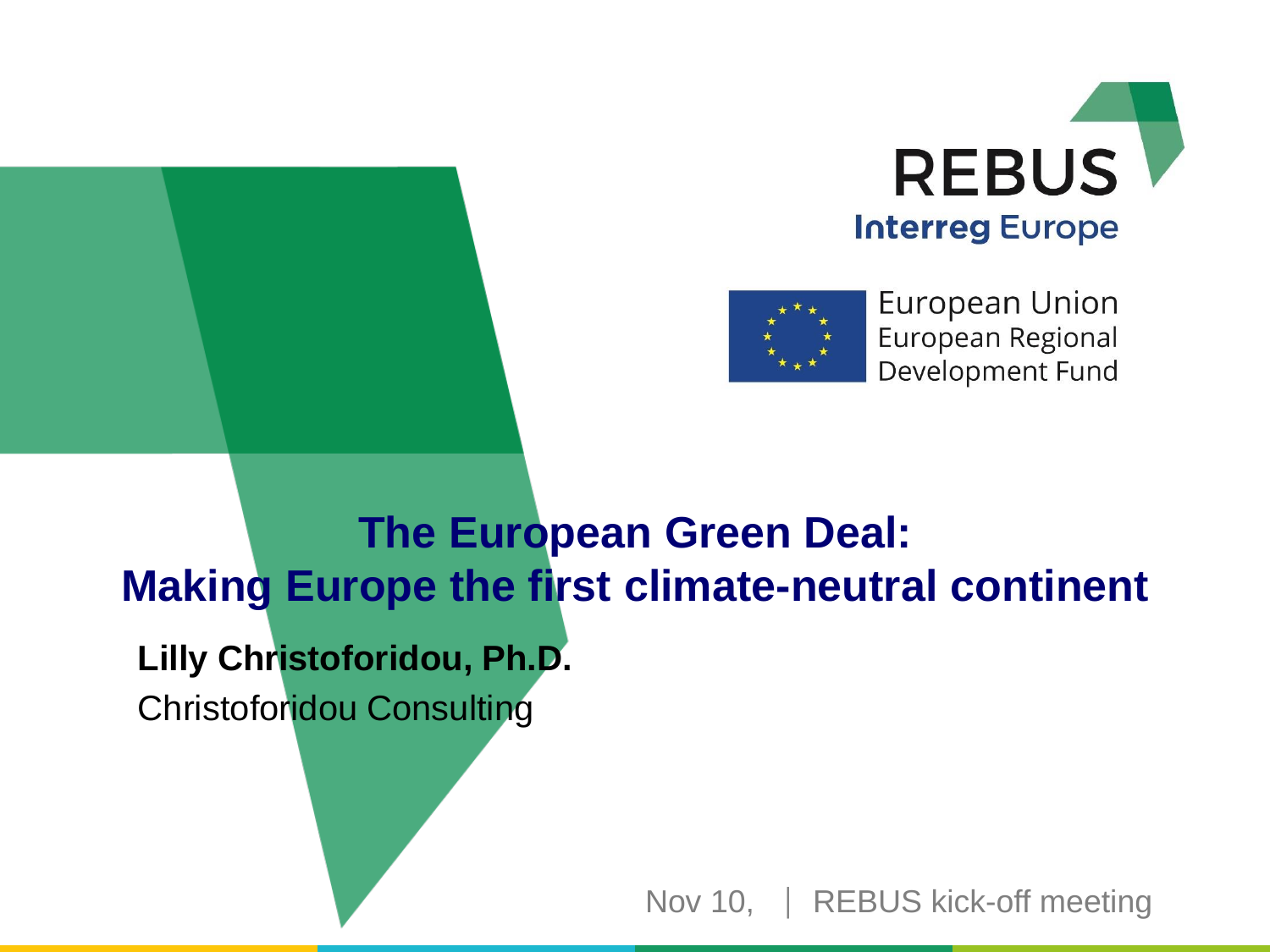## CONTENT



- 1. What is the European Green Deal?
- 2. What is the aim of the European Green Deal
- 3. The Green Deal Mechanisms of support
- 4. How Green Deal will to reach is targets
- 5. The built environment under a Green Deal umbrella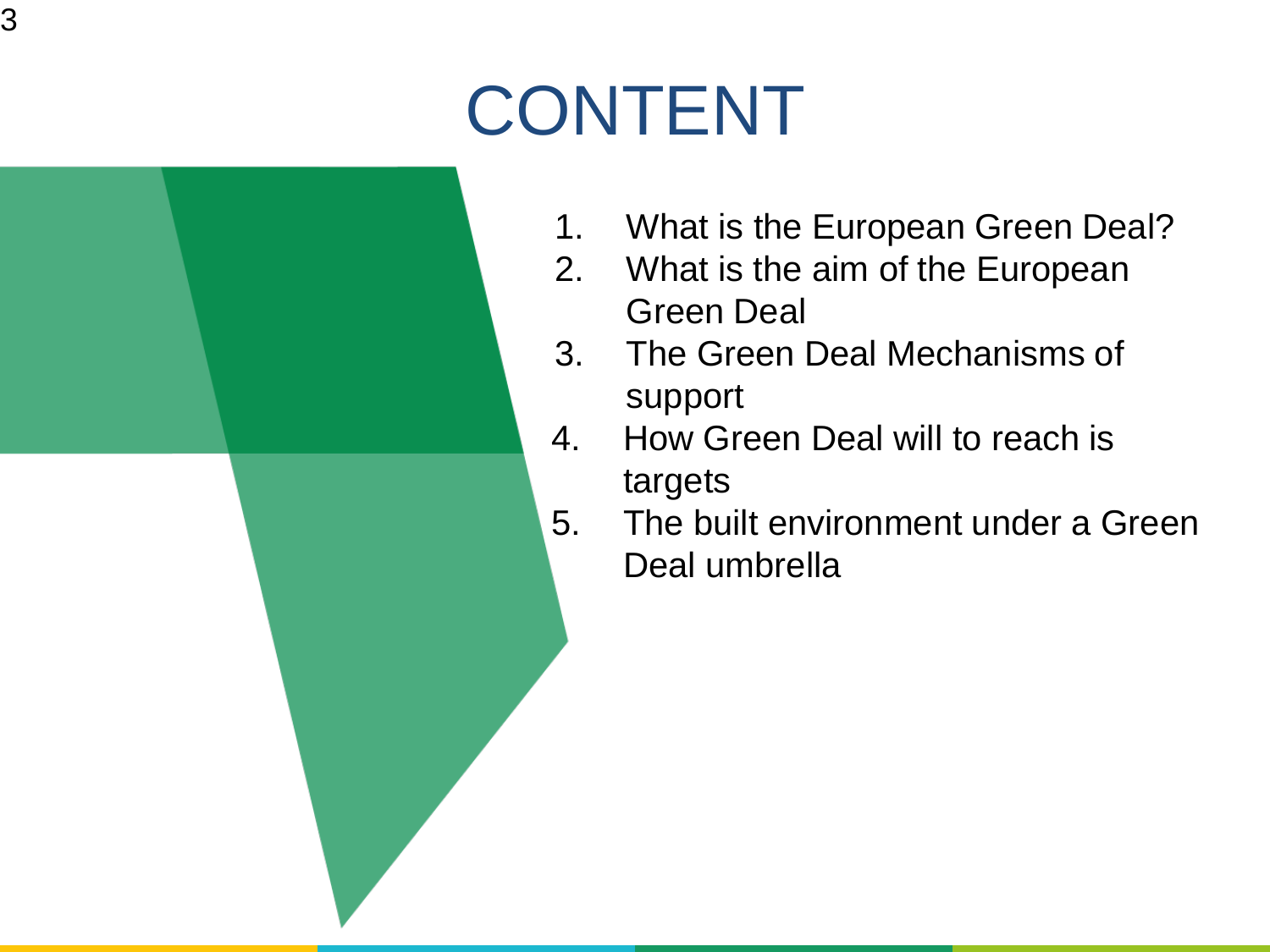#### What is the European Green Deal

4

- The Green Deal is a set of policy initiatives by the European Commission with the overarching aim of making Europe climate neutral in 2050.
- The goal is to reduce EU's greenhouse gas emissions for 2030 to at least 50% and towards 55% compared with 1990 levels.
- It will pave the way for new legislation on the circular economy, building renovation, biodiversity, farming and innovation.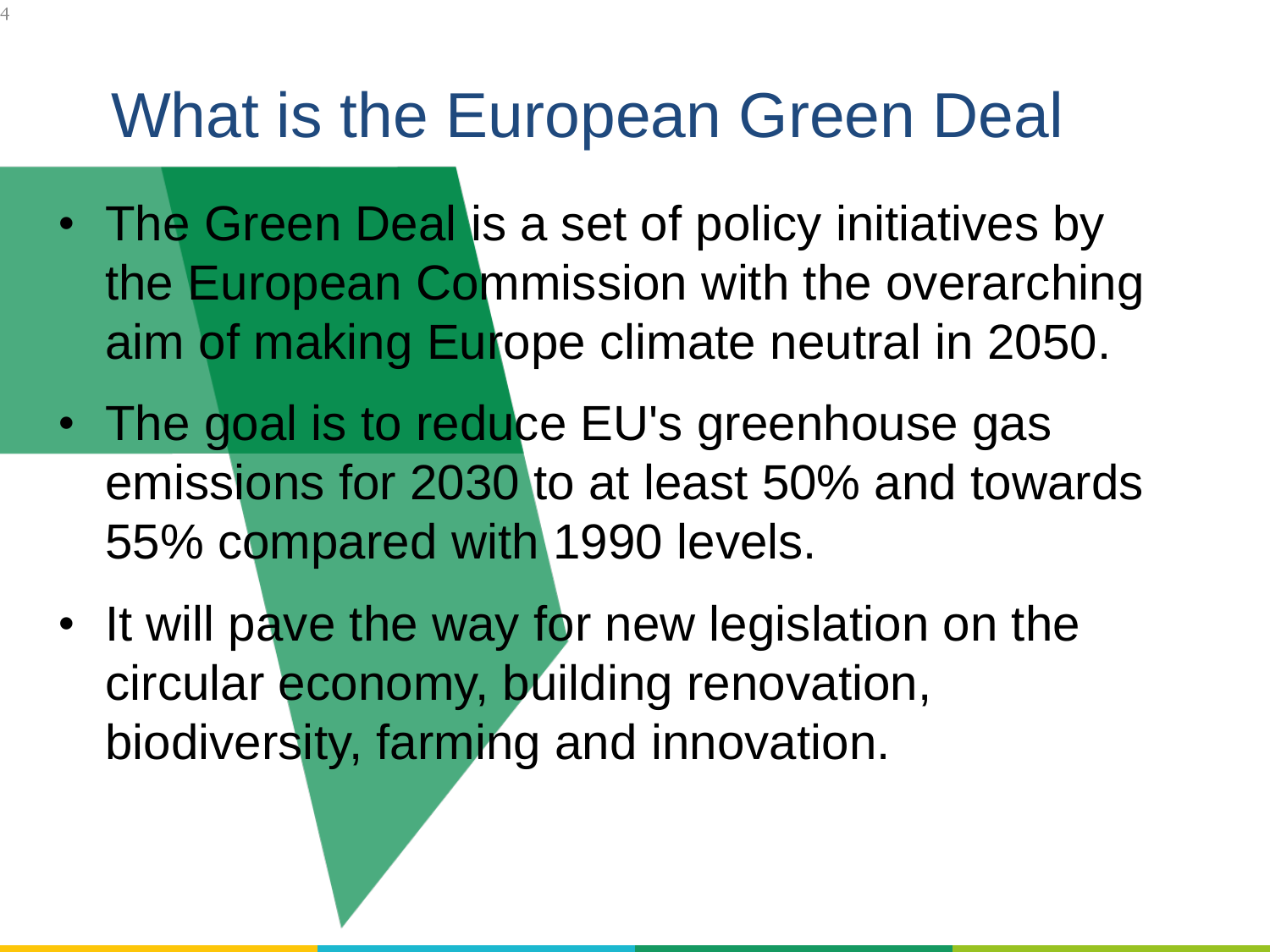## In a Nutshell

- The European Green Deal has been developed to create a carbon-neutral Europe, a fairer society and an innovating industry.
- Citizens are its heart and most obviously in the buildings sector.
- In buildings people most of their time and money.
- In the European Green Deal era, climate-proof buildings have to reduce the 36% of CO2 emissions and to enhance living and working conditions for occupants.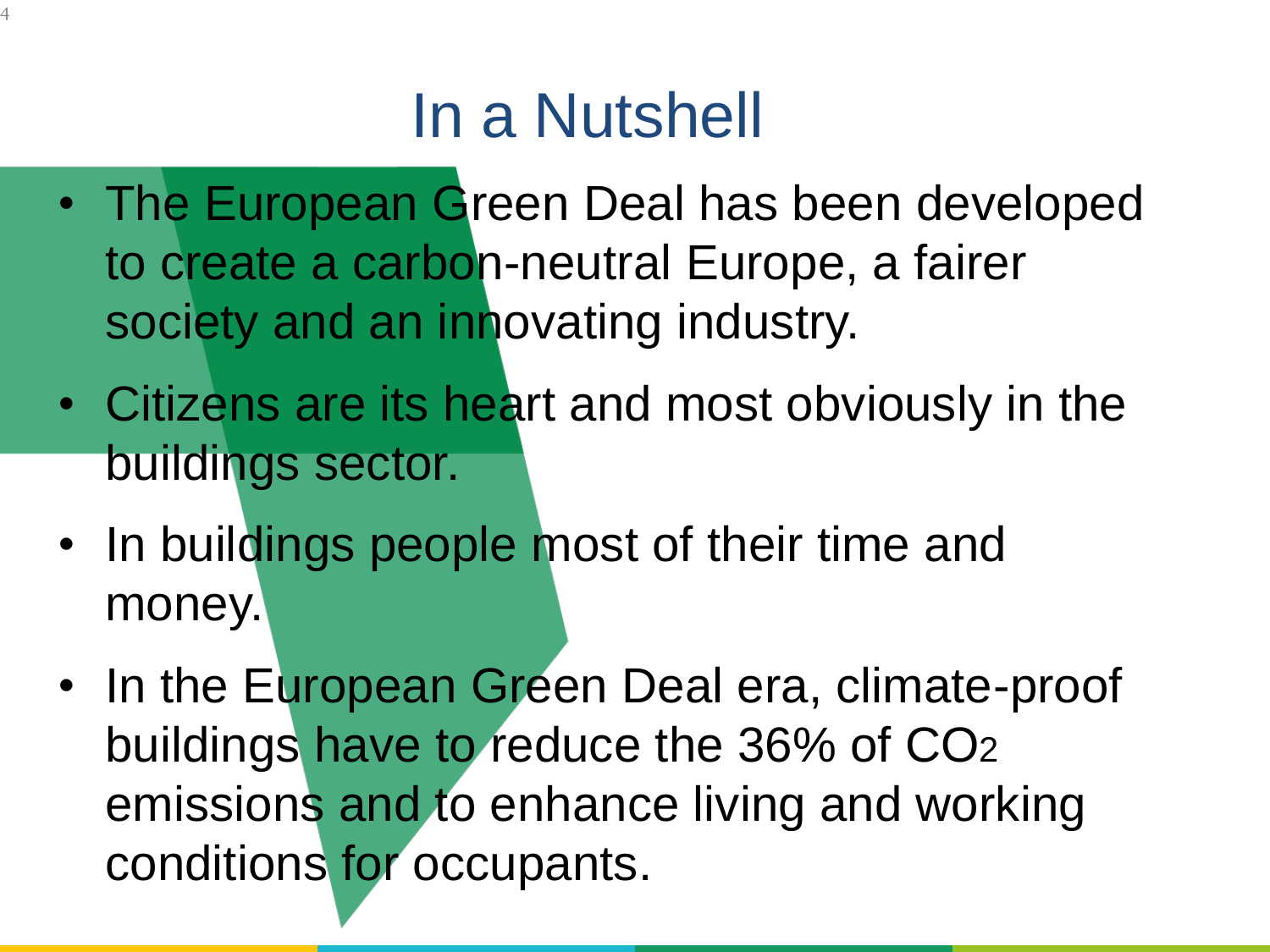## What is the Aim of the European Green Deal?

- The European Union to become the world's first "climate-neutral bloc" by 2050.
- Its goals extend to many different sectors, including construction, biodiversity, energy, transport and food.
- It includes carbon tariffs for countries that don't curtail their greenhouse gas pollution at the same rate.
- The mechanism to achieve this is called the Carbon Border Adjustment Mechanism (CBAM).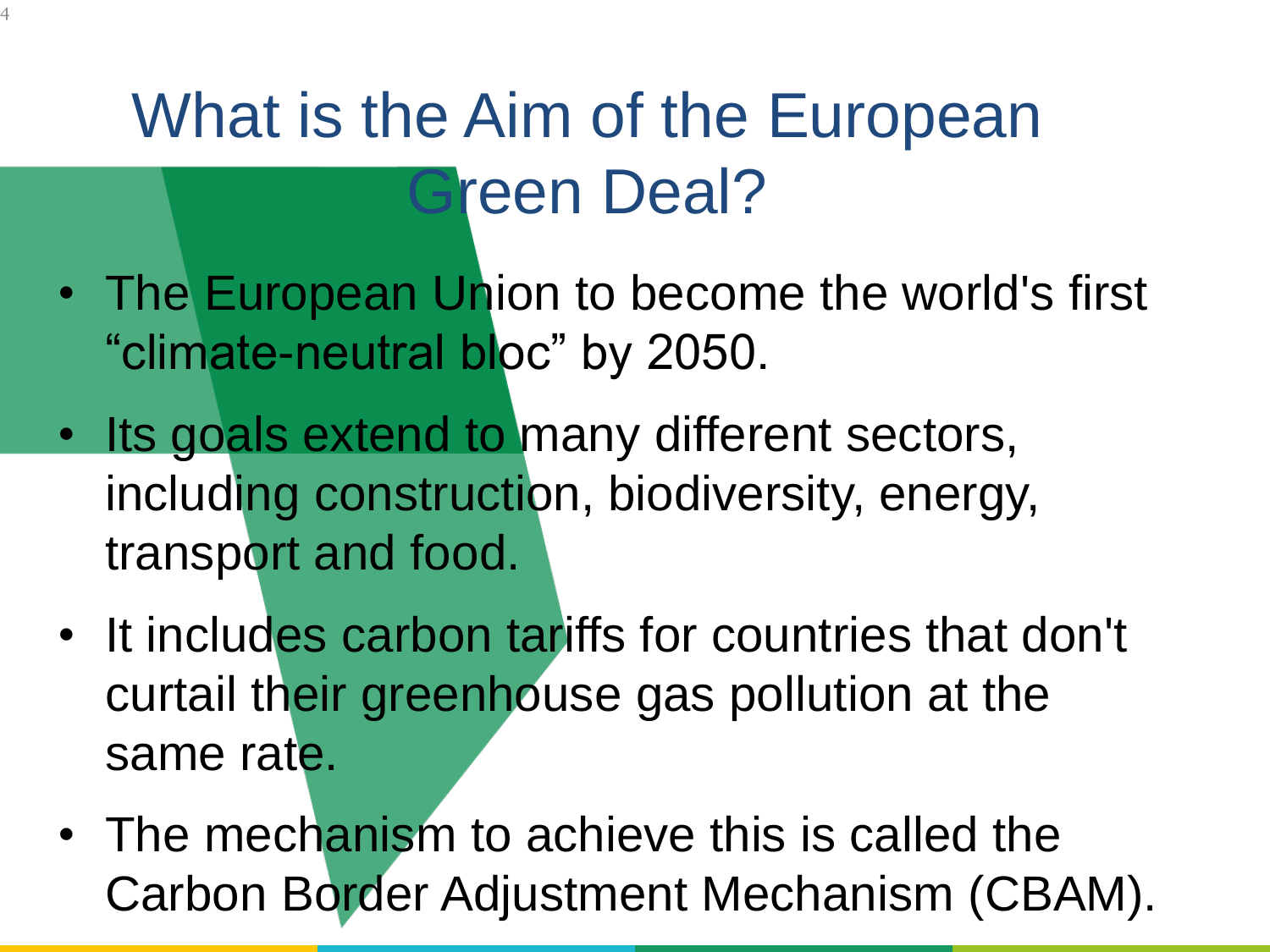#### Mechanisms to Support the Enhance the Impact of the Green Deal

- In 2023, the Member states will update their climate and national energy plans to adhere to the EU's climate goal for 2030.
- The key principles of the Green Deal deployment in EU include:
- to "prioritise energy efficiency"

6

- to "develop a power sector based mainly on renewable resources",
- to secure an affordable energy supply
- to have a "fully integrated, interconnected digitalized EU energy market.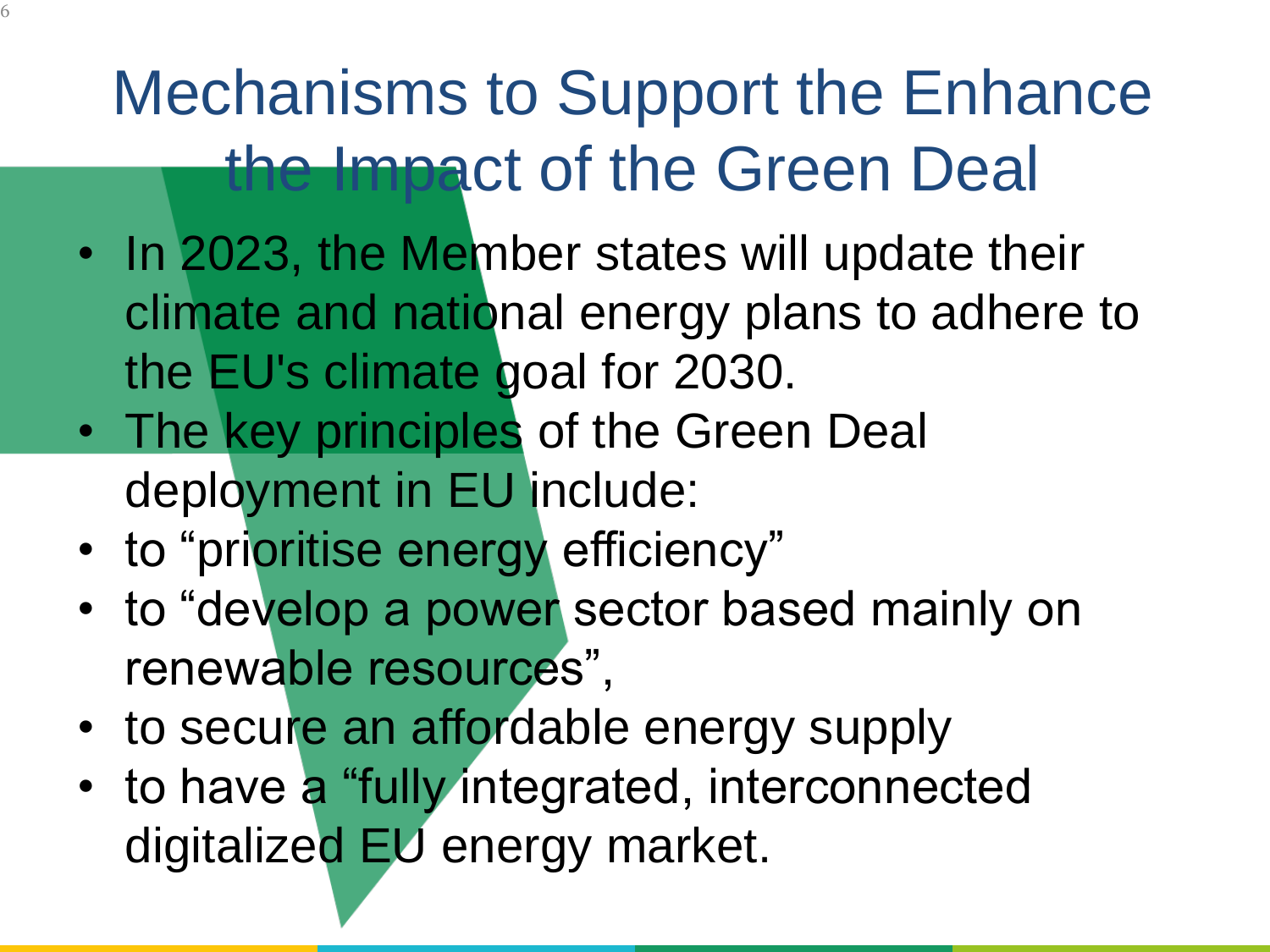## Mechanisms to Support the Enhance the Impact of the Green Deal

• a circular economy action plan

7

- a review and revision of the relevant climaterelated policy instruments, including the Emissions Trading System,
- a Farm to Fork strategy reinforcing compliance to performance

(e.g. reward farmers for managing and storing carbon in the soil, improved nutrient management, reducing emissions, ...),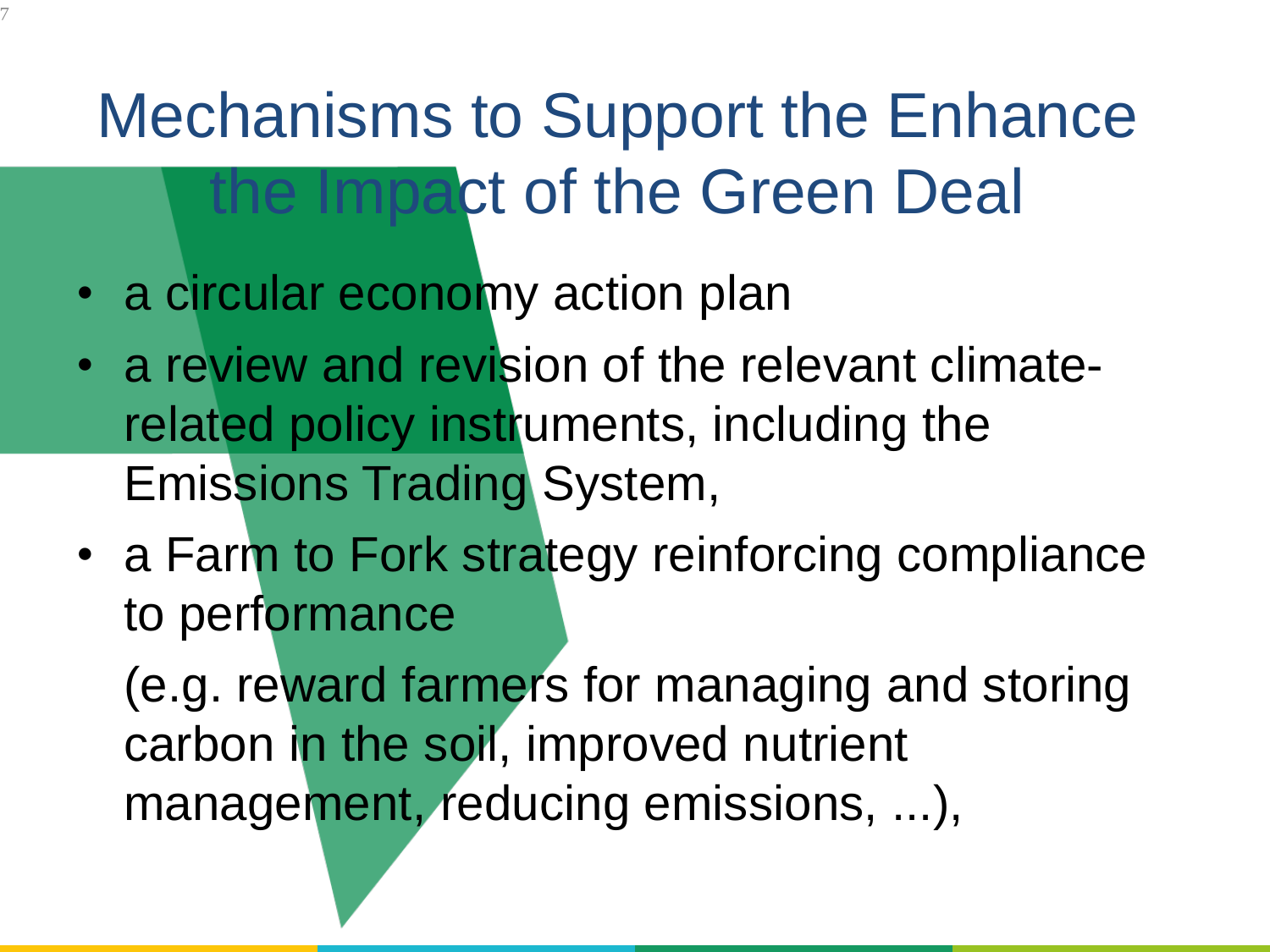## Mechanisms to Support the Enhance the Impact of the Green Deal

- a revision of the Energy Taxation Directive and looking closely at fossil fuel subsidies and tax exemptions (aviation, shipping),
- a sustainable and smart mobility strategy and an EU forest strategy (e.g. forest preservation and restoration, create forests in places that trees have been cut, increase carbon capture),
- InvestEU(1 trillion euros in investment) will allow EU to reach the Green Deal goals, providing approximately €260 billion a year from 2020 to 2030.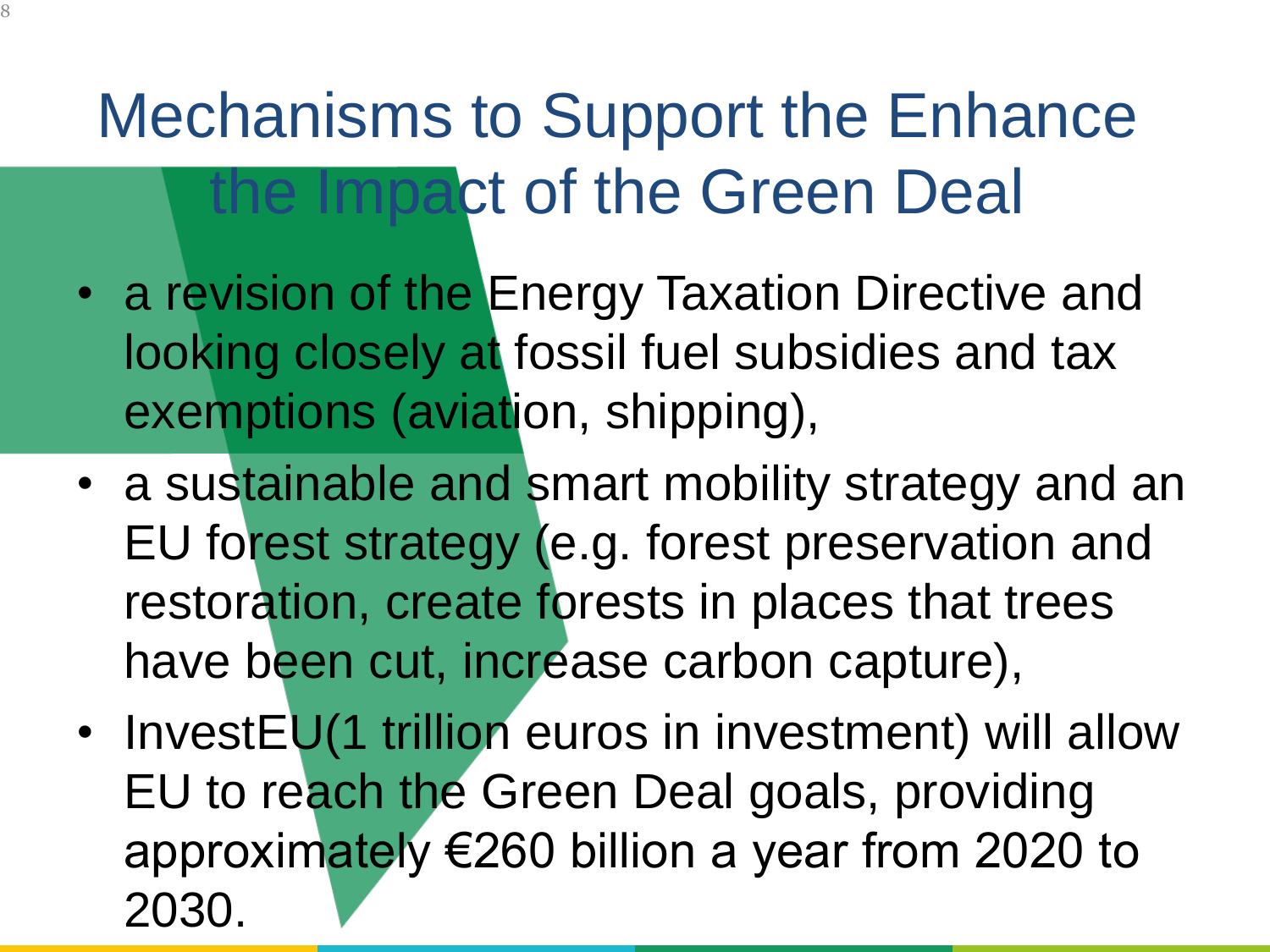How is the European Green Deal Going to Reach Its Targets

- Through partnerships with industry and member States
- It will support research and innovation on transport technologies, including batteries, clean hydrogen, low-carbon steel making, circular bio-based sectors and the built environment.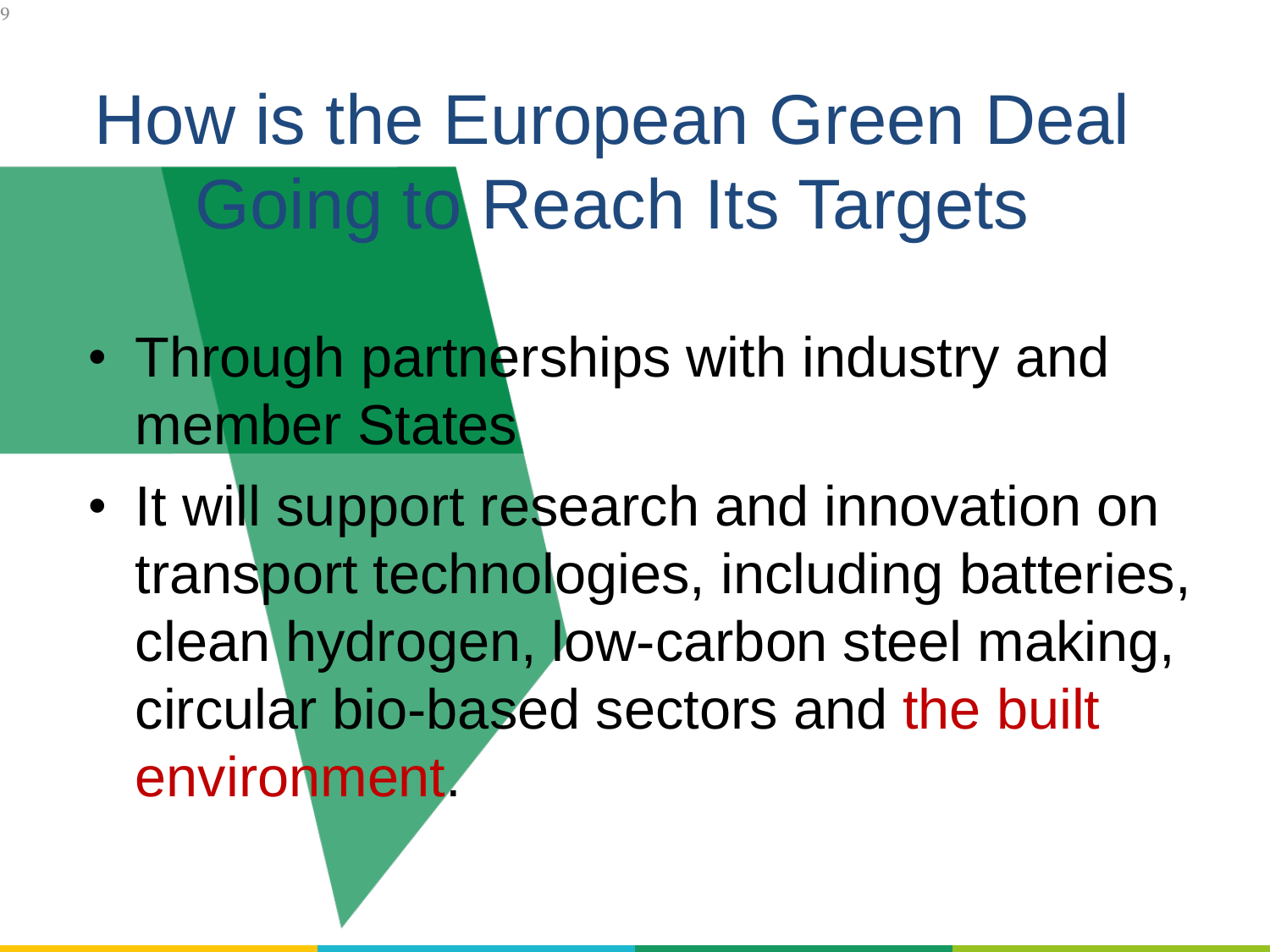## The Built Environment

- The Green Deal prompts us to deliver a zerocarbon buildings stock.
- This requires significant changes in the way the construction industry provides services and solutions.
- New regulatory mechanisms have to support investments in building upgrades supported by a decentralised, highly efficient, interconnected and decarbonised energy system.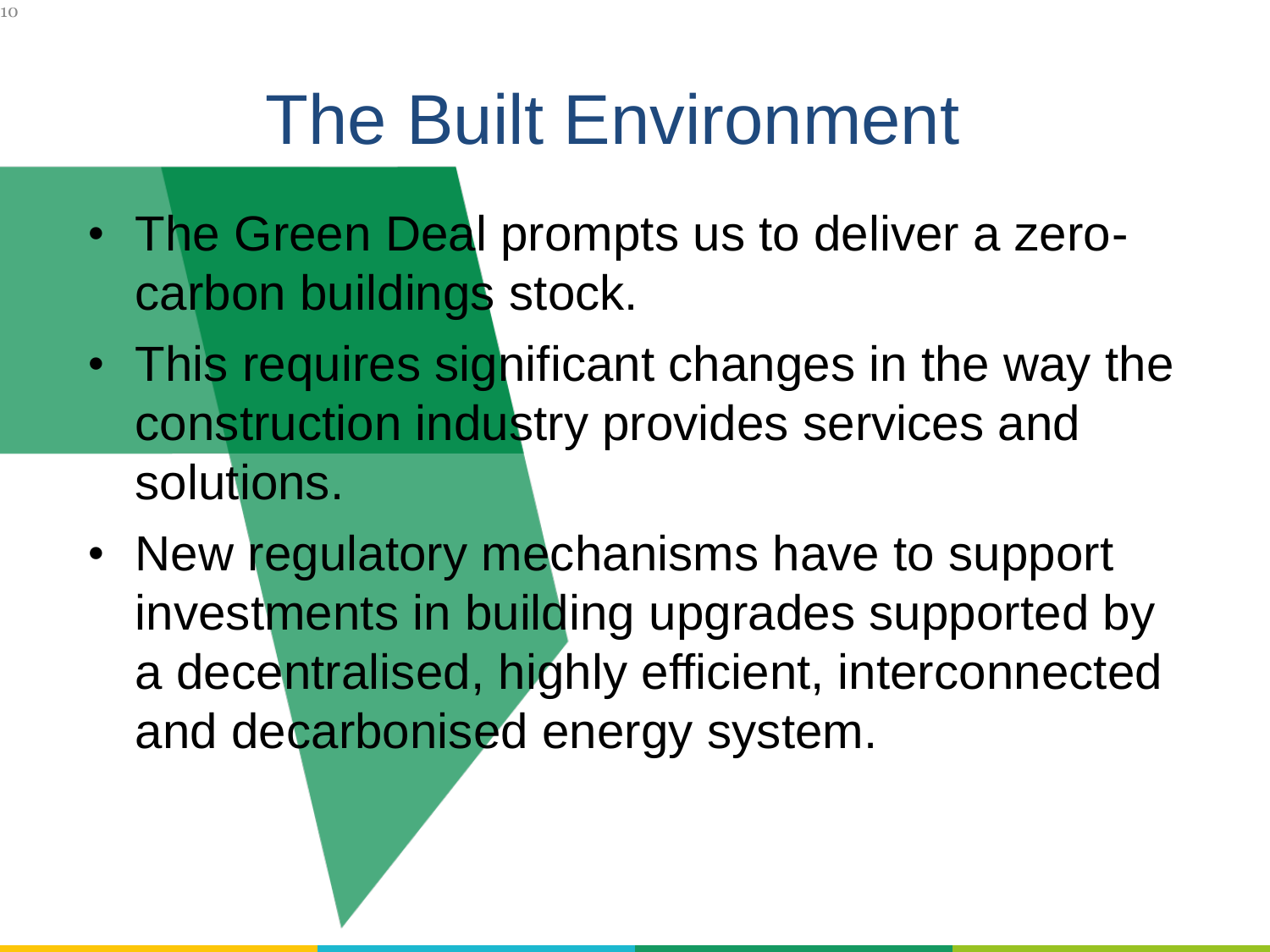#### AN ACTION PLAN FOR THE RENOVATION WAVE: **COLLECTIVELY ACHIEVING SUSTAINABLE BUILDINGS IN EUROPE**

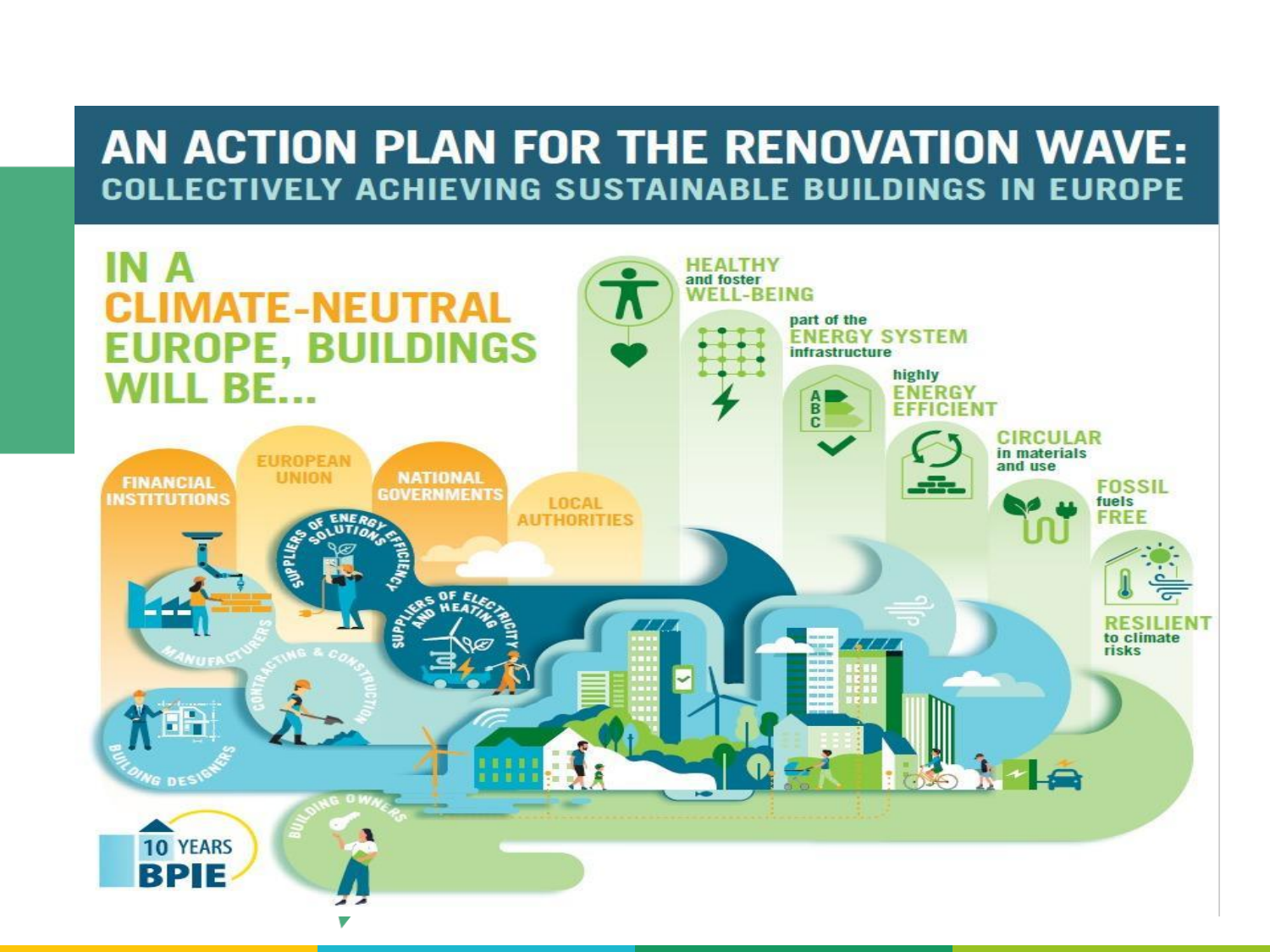## The Built Environment

- The Green Deal reinforces the integration of construction and renovation practices;
- New ways of integrating power and heat networks are expected to come into play and to make buildings resilient to the impacts of climate change;
- The use of digital technologies has to evolve in design and construction practices to effectively improve our lives;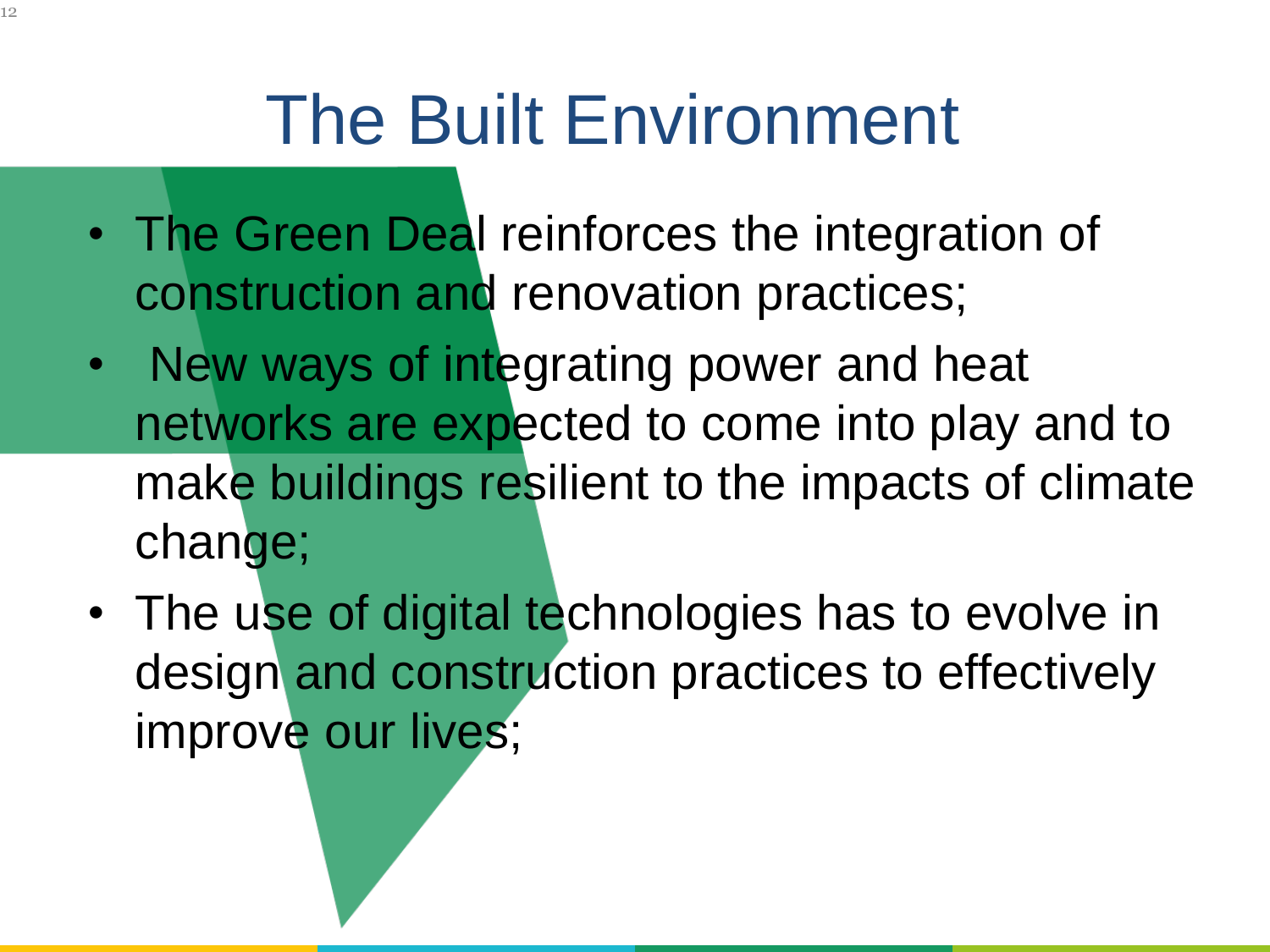## The Built Environment

- Renovation financing is a major factor for meeting future building decarbonization plans;
- The Green Deal prompts increased comfort, reduced indoor and outdoor air pollution, and the elimination of energy poverty for building occupants;
- Integrated high environmental, social and governance performance are the targets for delivering a zero-carbon buildings stock in 2030.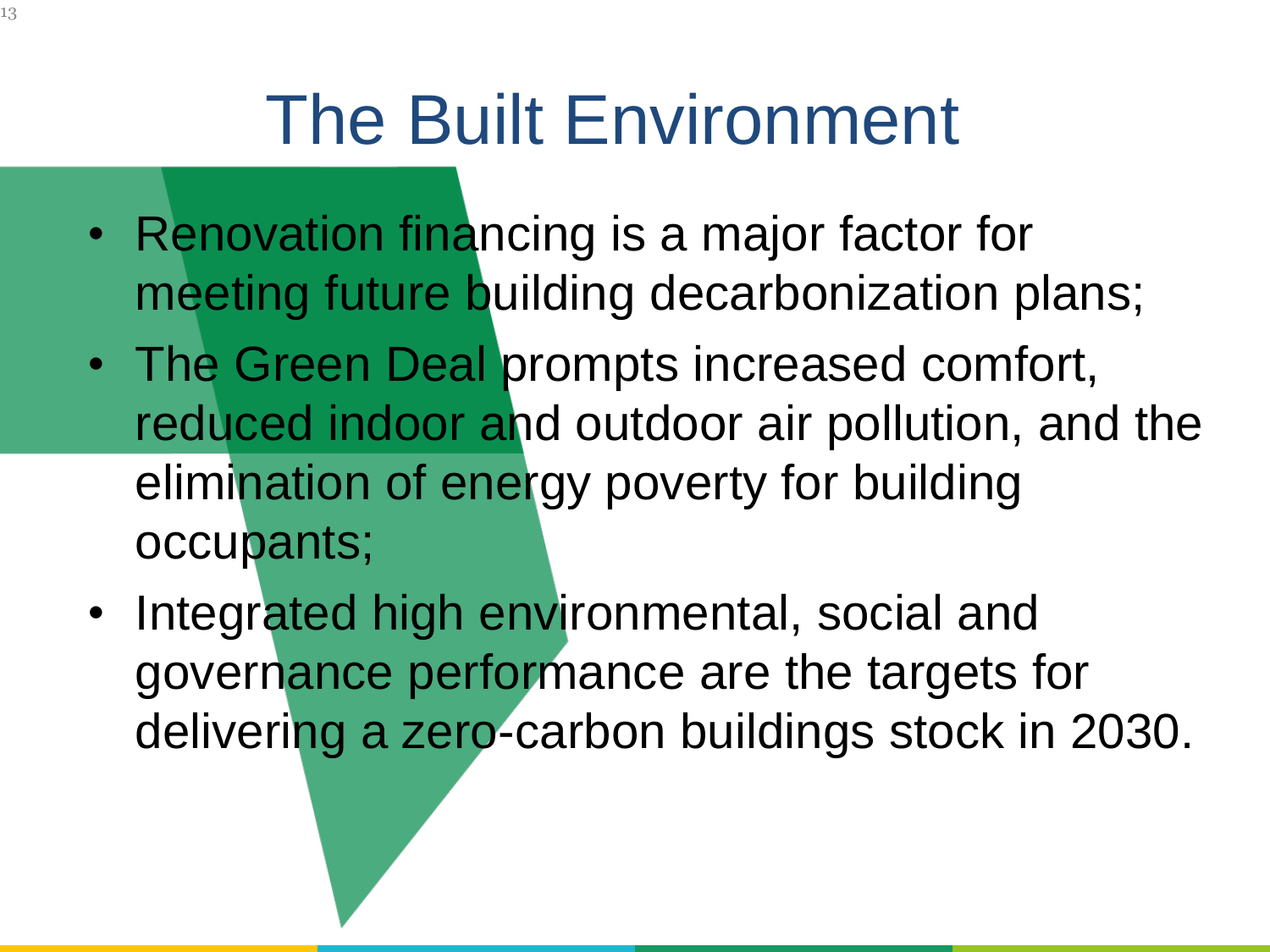## The Green Deal's Impact

Most of all, the Green Deal is a powerful policy instrument inspiring and supporting the building sector in Europe to enhance resilience to external shocks, such as COVID19, and fortify society's stability and survival.